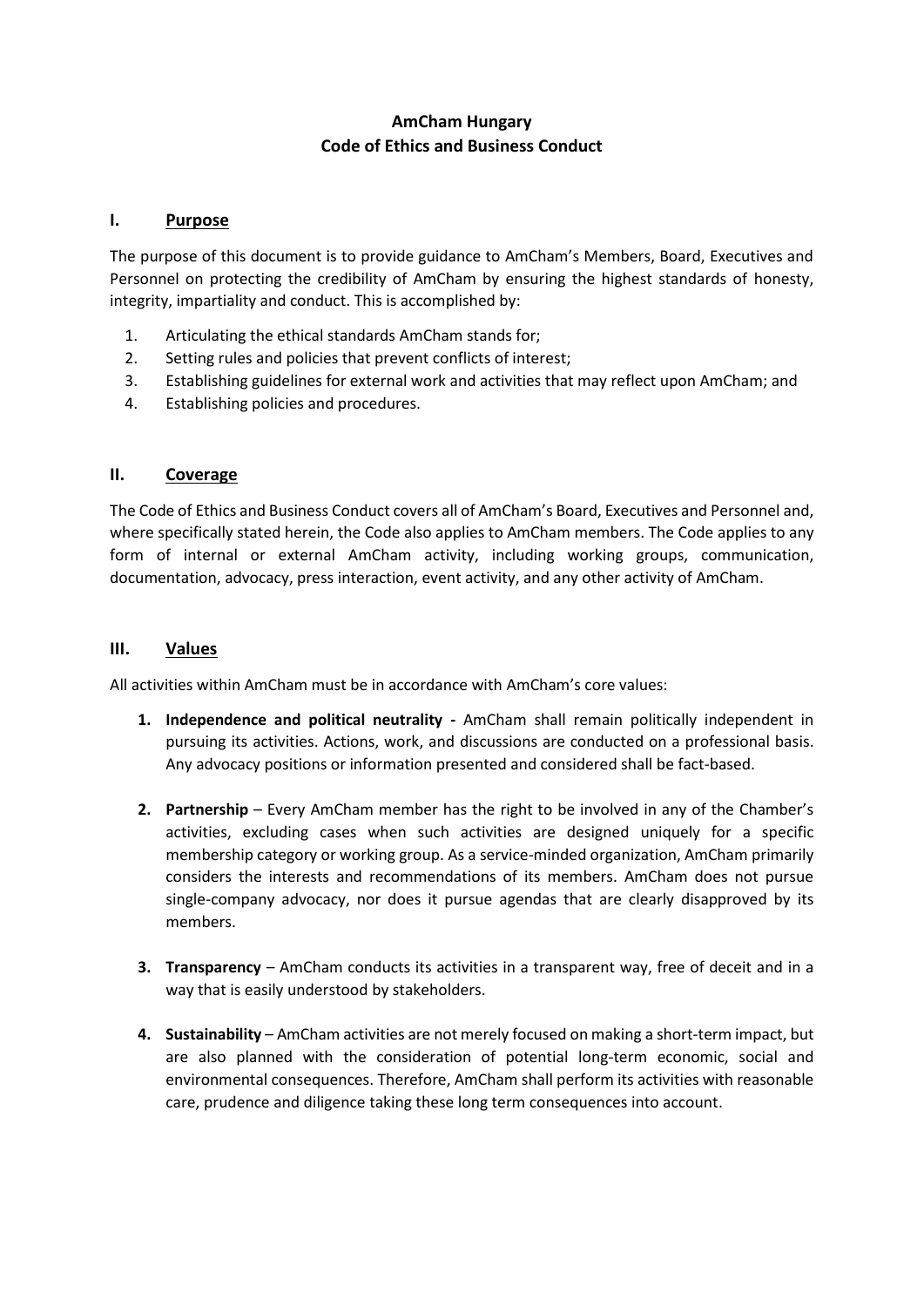# **IV. Principles**

Guided by the values listed herein, the activities of AmCham shall also adhere to the following principles:

- 1. Contribution to the improved competitiveness of Hungary;
- 2. Promotion of fair market competition;
- 3. Advocacy and support for sustainable and socially responsible policies;
- 4. Promotion of best practices and knowledge sharing;
- 5. Support for diversity as a core principle;

Throughout pursuing the activities of AmCham individuals should strive to avoid conflicts of interests between private interests (including those of their organizations) and the interests of AmCham.

# **V. Responsibilities of Members**

Members of AmCham shall commit themselves to:

- I. Complying with all applicable legal and regulatory obligations(including those in particular that relate to antitrust rules that apply to market participants, irrespective of the jurisdiction involved);
- II. Complying with all obligations set down by the By-Laws and the Code of Ethics and Business Conduct;
- III. Respecting and supporting fair competition;
- IV. Striving to observe and follow industry standards and best practices and conduct their businesses in a sustainable way;

### **VI. Responsibilities of the AmCham Board**

The AmCham Board of Directors, as a body, shall commit itself to:

- 1. Upholding the Chamber´s Mission and Values in accordance with the By-Laws and the Code of Ethics and Business Conduct;
- 2. Guaranteeing compliance with all rules and regulations that concern the Chamber;
- 3. Safeguarding against conflicts of interest between private interests and activities and the interests and activities of AmCham;
- 4. Ensuring that AmCham lives up to the highest standards of business ethics and that it acts in a fair, reliable, and respectful way;
- 5. Respecting the human decency of all of the Board members, Executives and Personnel as well as the members of AmCham.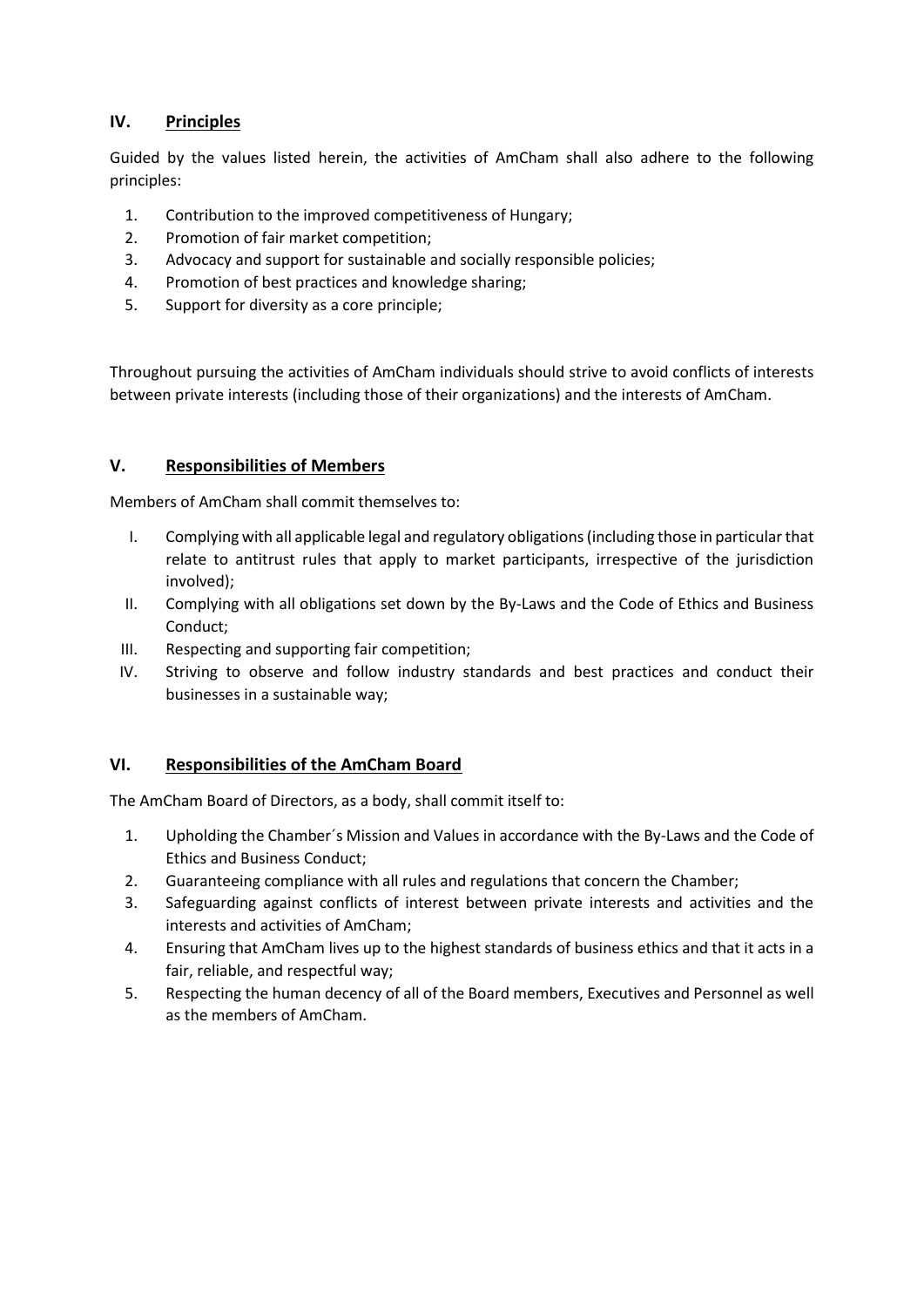# **VII. Responsibilities of AmCham Executives and Personnel**

AmCham Executives and Personnel, shall commit themselves to:

- 1. Ensuring compliance to all rules and regulations that concerns the Chamber;
- 2. Respecting AmCham's contractual obligations and compliance with the By-Laws and the Code of Ethics and Business Conduct;
- 3. Maintaining and improving their professional competence;
- 4. Respecting the human decency of all of the Board, Executives and Personnel as well as the members of AmCham;

### **VIII. Workplace Fundamental Principles**

- 1. **Safe and Healthy Workplace** AmCham's Board, Executives and Personnel shall promote a safe and healthy workplace within AmCham, and will encourage such practice among AmCham's membership and within their own organizations.
- 2. **Equal Opportunity Employment -** AmCham provides all staff with equal employment opportunities without regard to race, ethnicity, religion, gender, age, national origin, sexual orientation, disability or any other characteristics protected by law. It will treat its volunteers and members with the same dignity.

# **IX. Conflict of interest**

A conflict of interest is a conflict between the private interests and the professional responsibilities of a person in a position of trust. Maintaining that trust requires there to be a best effort to avoid conflicts between private interests (including those of their organizations) and the interests of AmCham, and no economic benefit is inured to a party at the expense of AmCham as a result of their position at AmCham.

AmCham Board, Executives and Personnel must, at the time they are first assigned to cover or work on any matter, disclose any material business, commercial, financial or personal interests where such interests might reasonably be expected to conflict with their duties.

# **X. Personal Benefits & Gifts**

Members of the Board, Executives and Personnel involved in AmCham's procurement process will not accept gifts or other personal benefits from existing or potential suppliers above the value of EUR 50. Invitations from existing or potential suppliers may be accepted only if they serve a business purpose.